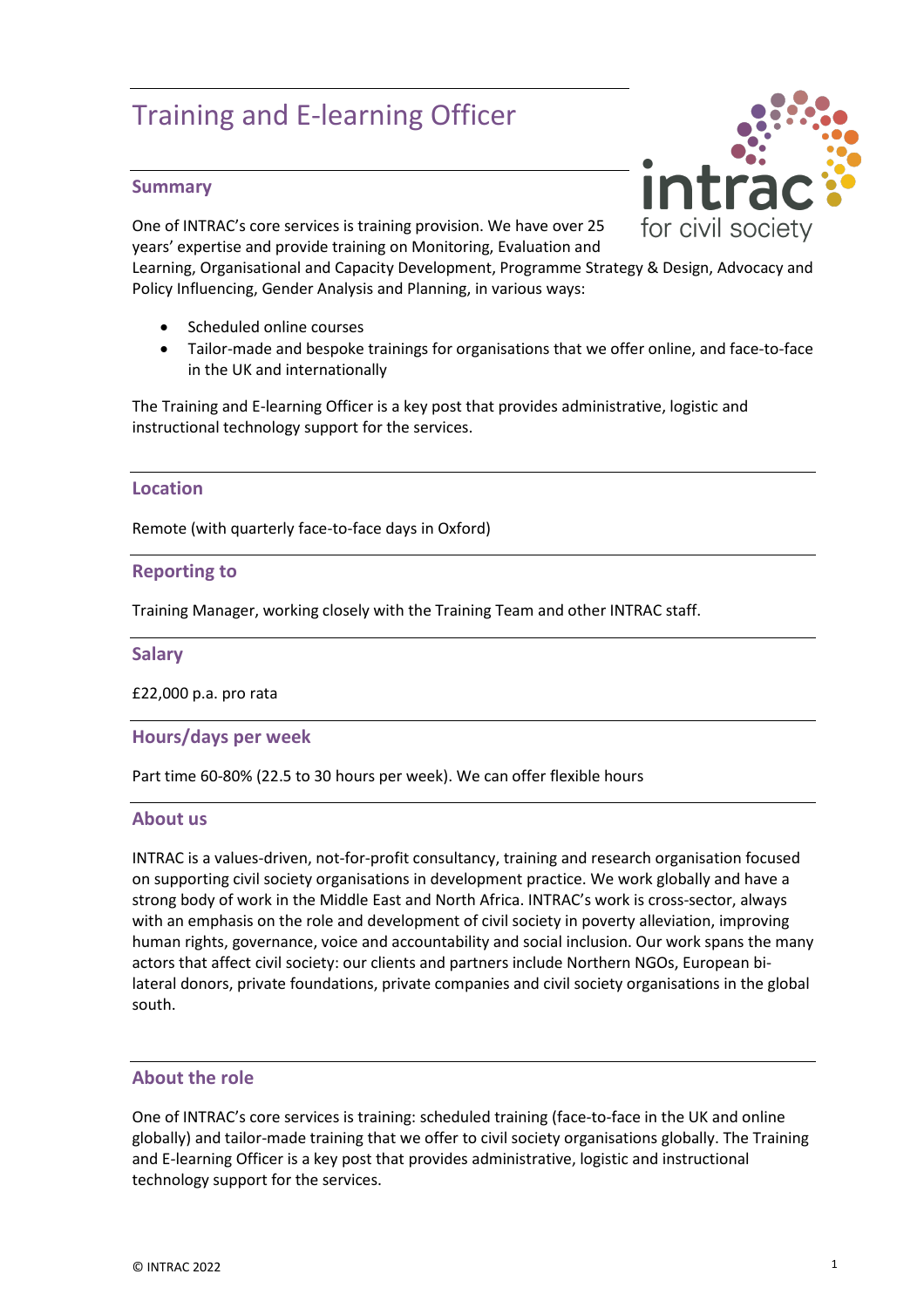The main role of the Training and E-learning Officer is to work closely with the Training Team and other staff to deliver the scheduled training programme in the UK and online. At the time of writing this is only online training. This includes coordinating the day-to-day logistics and all communications and administration with participants (from enquiry through to post course follow up).

The Training and E-learning Officer plays a vital role in updating other teams across INTRAC on training events, ensuring cross-team collaboration, staff involvement and representation at our training events.

The Training and E-learning Officer may also provide support to other teams in INTRAC when required which could include, for example, helping at INTRAC events, conferences, and webinars.

## **Key responsibilities**

- 1. Be the first point of contact for enquiries about INTRAC's training services
- 2. Coordinate the day-to-day administration and logistics of the scheduled online training courses and face-to-face training if we return to delivering face to face.
- 3. Support the delivery of online training courses
- 4. Market training services

### **Specific tasks to include:**

#### **1. Scheduled online courses**

- Answer enquiries about scheduled courses, and forward enquiries about other services as appropriate.
- Manage all applications from enquiry stage to participation, and follow-up ensuring high quality of service delivery and responsiveness to clients/participants needs
- Work with the Finance team to ensure effective and accurate invoicing
- Liaise with trainers and participants to provide logistical and technical support before, during and after the online learning course.
- Support trainers with formatting and branding of materials.
- Administrate the elearning platform (Moodle)
- Set up courses on the elearning platform (Moodle), including setting up activities and uploading resources provided by the trainers (Training on Moodle will be provided)
- Host participatory webinars (or live sessions) on Zoom this includes for example scheduling the sessions, admitting participants, troubleshooting, running energisers, sharing links, recording the session
- Monitor participants' engagement and support them throughout the course
- Over time contribute to improving online courses
- Assess and process applications to INTRAC's Training access scholarship
- Supervise any external staff performing the producer role for scheduled online training courses
- Ensure all training courses details are properly set up and kept up to date on Salesforce (customer relationship management software) (Training on Salesforce will be provided)

### **2. Scheduled face-to-face courses (N.B. We currently do not run scheduled face-to-face courses)**

- Answer enquiries about scheduled courses and forward enquiries about other services as appropriate.
- Manage all applications from initial enquiry stage to participation and follow-up, ensuring high quality of service delivery and responsiveness to clients'/participants' needs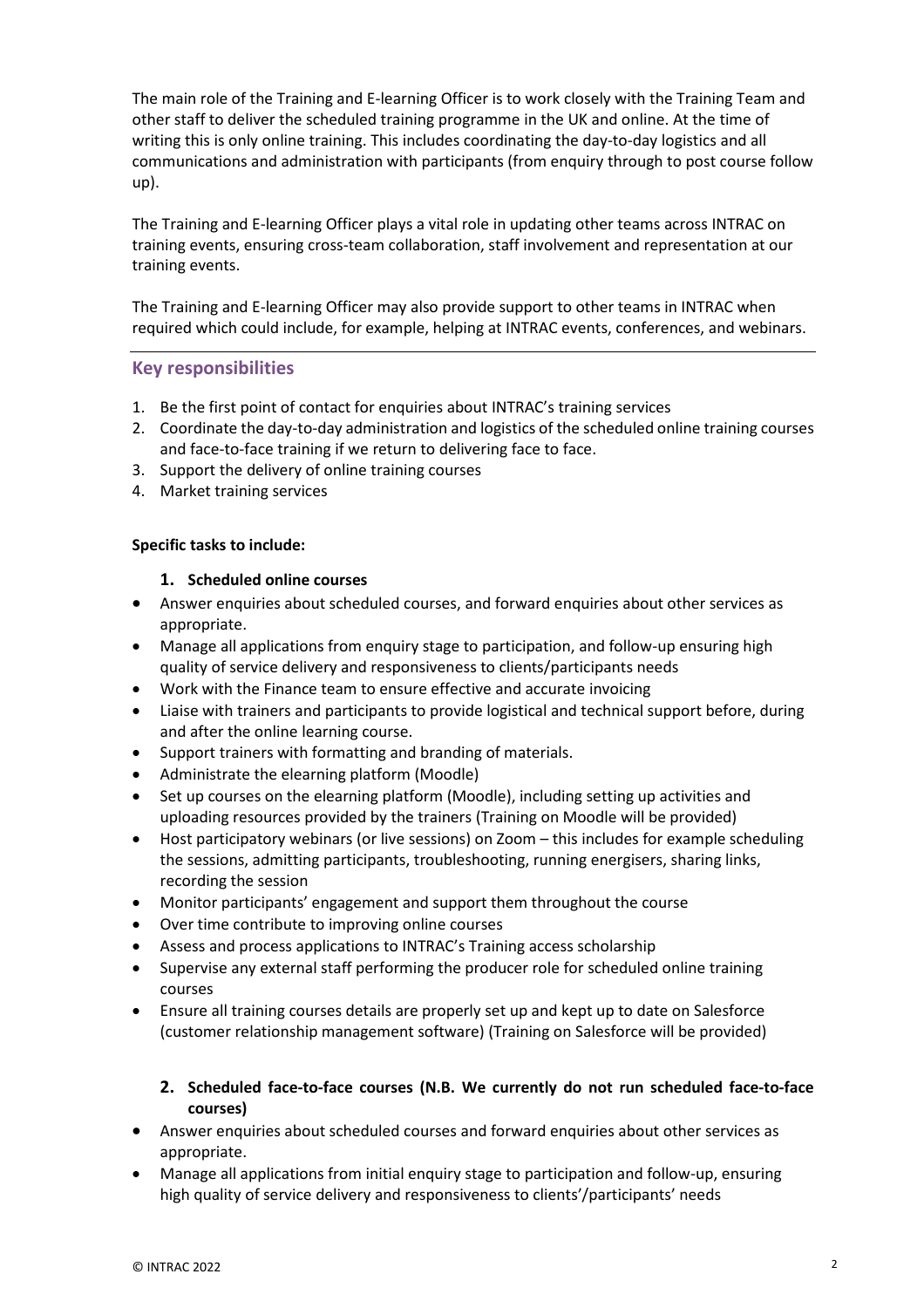• Ensure effective logistics before and during course implementation including: liaising with the venue, undertaking administrative preparation of course materials in liaison with the trainers, supporting trainers with formatting and branding of materials and ensure the smooth running of all courses

## **3. Monitoring, Evaluation and Reporting**

- Support the development of needs assessment surveys, feedback and monitoring systems.
- Conduct post training follow-up with participants
- Provide analysis of the participants for reporting on the training programme.
- Help conduct post-training evaluation sessions with trainers
- Implement Training data management policy (e.g. delete data as stated in data management policy)

## **4. Marketing INTRAC's training services**

- Support the marketing all of INTRAC's training services (face-to-face, online and tailor-made);
	- o Create content for INTRAC Training newsletters
	- $\circ$  Support the Digital Communications and Marketing Officer relating to open training e-communications such as social media, adverts and update training webpages

## **5. Tailor-made training and other INTRAC work**

- Provide support on filing, organising and archiving training materials
- Work with the training team to optimise the use of Salesforce to automate training administration processes and M&E
- Cover for the Training Team as appropriate and other support staff to ensure smooth running of the INTRAC office
- Assist with any other tasks required to support the training department in terms of scheduled courses

## **Qualifications, competencies and experience – essential (E) desirable (D)**

- Excellent IT and formatting skills (Microsoft Office) (E)
- Strong interpersonal and communication skills (E)
- Ability to work under pressure, to multi-task and prioritise (E)
- Good numerical skills (E)
- Ability to work as part of a team and on own initiative (E)
- Problem solving and decision-making skills (E)
- Efficient and organised with good attention to detail (E)
- Strong customer service skills (D)
- Experience in organising events such as seminars, workshops or conferences (D)
- Experience with authoring tools (e.g. Moodle) and/or basic website/blogging admin (e.g. Wordpress etc.) (D)
- Experience with or willingness to learn how to use webinar software (Zoom for training, MS Teams for internal communications) and e-learning platforms (Moodle) (D)
- Strong interest in applying software and technology solutions to improve management and delivery of international development training (D)
- Understanding of the civil society sector (D)
- Knowledge of/interest in civil society strengthening, organisational development, capacity building, and/or work in developing countries (D)
- Knowledge of languages other than English (especially Arabic, French of Spanish), will be an advantage (D).